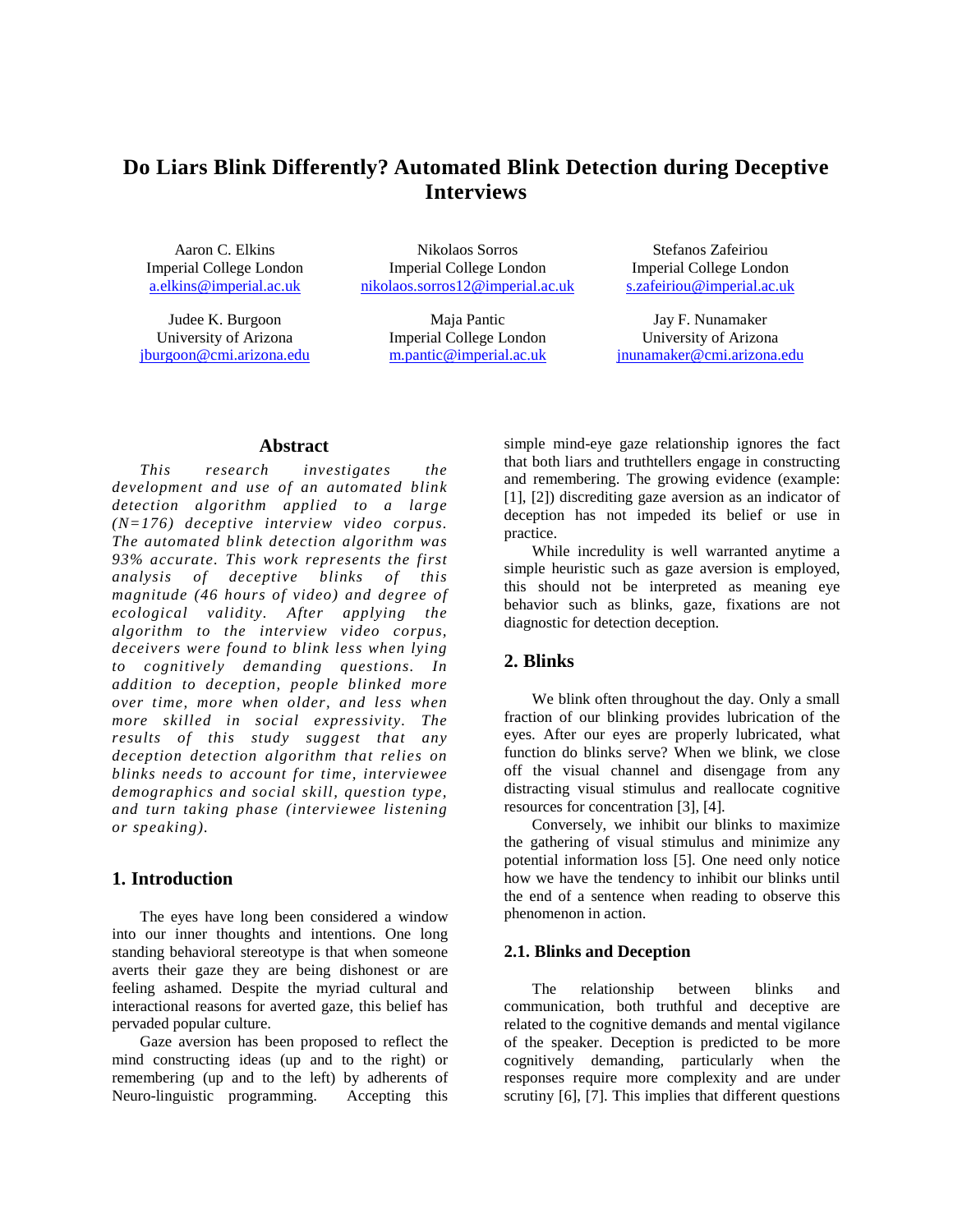will elicit different patterns of blinks as a function of their cognitive complexity.

One challenge to understanding the complex relationship between blinks and deception is the immense degree of labor required to measure eye behavior, which is primarily done manually. This limitation has artificially reduced the number of studies, participants in the studies, and the length/realism of the experimental procedures.

In an effort to mitigate the eye measurement problem, Leal and Vrij [8] attached electrodes to the participants to measure activation about the eye. Similarly, Fukuda investigated an automated video analysis of blinks during deception, but it required a helmet mounted camera [5]. Both of this studies have a maximum of 26 participants and employ a fixed phase non-interactive protocol. Fukuda used a modified guilty knowledge paradigm where deceivers named playing cards they were shown over multiple trials.

These studies provide some evidence for the relationship to deception, but there is still a great need to analyze eye behavior during realistic interactions.

To address this, we developed an automated method of measuring blinks from video. We then applied this method to a large video corpus of 176 interviews where subjects were randomly instructed to lie to questions. The interviews lasted an average of 16 minutes and were interactive (i.e., interviewer rated their credibility and asked follow-up questions.) To account for the complexity of responses, different question types, differing on cognitive demands and verifiability were included.

In total, over 46 hours of video interviews were analyzed using the blink detection method discussed next. This work represents the first analysis of deceptive blinks of this magnitude and degree of ecological validity.

# **3. Automated Blink Detection Methods**

# **3.1. Optical Flow**

Optical flow techniques have been used extensively in blink detection. Optical flow captures the relative movement of pixels during time. This technique has been used for both eye localization and feature extraction [9], [10]. In eye localization optical flow takes advantage of the fact that blinks occur frequently thus frequent movement in a specific area is translated into a bounding box. For feature extraction, the researchers rely on the fact that blinks produce a distinct downward and upward movement that can characterize the blink phenomenon. The

drawback of these methods is that they rely on a far from perfect technique which is that of optical flow. The best accuracy achieved is 97%.

### **3.2. Histogram of Oriented Gradients (HOG)**

Histogram of Oriented Gradients (HOG) is a state of the art technique for object recognition. HOG works by calculating the histogram of oriented gradients of the image. The votes of the histogram are the gradient magnitudes and the number of bins (typically 9 bins) representing a spectrum of [0,180] degrees. These histograms are calculated after the image has been split into blocks of usual size 8x8 pixels. HOGS in blink detection are used to identify open and close eyes states and require and eye localization step first. The best accuracy reported so far is 90.28% [11].

### **3.3. Gabor filters**

Gabor filter is another descriptor that can be used instead of HOG to identify open and close eye states and as HOG they need an eye localization pre-step. The best performance reported is 93% [12].

### **3.4. Hidden Markov Models (HMM)**

Hidden Markov models have been used to describe the temporal dimension of blinks. HMM is a statistical Markov model for which the system contains unobserved hidden states. In blink detection HMM were used to capture the transition from open to half open to closed eyes and back. This method relies on an accurate eye localization step. The accuracy reported in the only attempt we came across in the literature was 91% [13].

# **4. Proposed Method**

All methods mentioned above depend on accurately locating the eyes. This is a far from trivial problem in computer vision. A more general problem is that of facial feature detection. Most common techniques align to one of three categories: Parameterized appearance models (e.g. AAM), Discriminative approaches, and Part-based Performable models.

The general pipeline that the blink detection techniques we discussed follow, is that of locating an area that contains the eyes and then somehow extracting information, features, relevant to the blinking.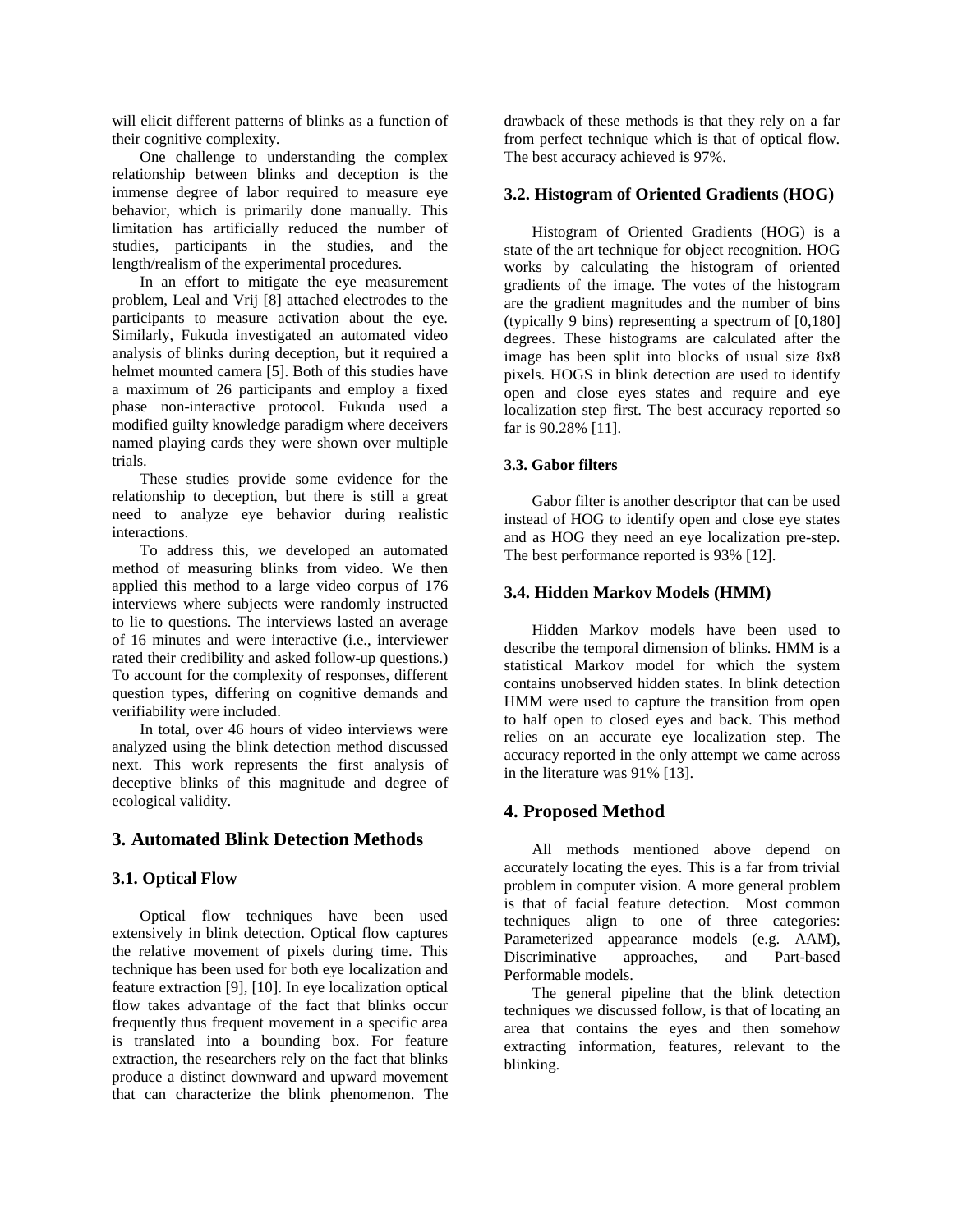Our approach is fundamentally different. Instead of separating the steps for eye localization and feature extraction we have one step that does both. Our method is based in a facial feature detection technique recently presented in CVPR [14]. The method is called Supervised Descent (SDM) and is presented below.

#### **4.1. Supervised Decent Method**

Facial feature detection techniques usually involve a model and an optimization technique. Advances in the field usually come from introducing a new model or altering an existing one. SDM focuses on the optimization step and introduces a better optimization technique tailored for face alignment applications.

Let I∈R^n be a face image of n pixels,  $I(x) \in R^p$ represent p landmarks on a face, F a non-linear function for constructing feature descriptors (if it is SIFT features, which have 128 dimensional descriptor, then  $F(I(x)) \in R^{\wedge}128p$ . Manually labeled landmarks are denoted as  $x^*$ , it should be noted that they are known during the training phase. From all of the available training samples mean landmarks are calculated, initialized using a face detector and denoted as x\_0. Given this set up, facial feature detection task can be formulated as an optimization problem of the objective function [14].

$$
f(x_0 + \Delta x) = || F(I(x_0 + \Delta x)) - F(I(x_*)) ||_2^2 \qquad (1)
$$

Newton method is one the most common techniques used in optimization. Let's assume that our function is twice differentiable for now, an assumption we will drop later, so that we can apply Newton.

$$
x_{k+1} = x_k - H^{-1}J_f \tag{2}
$$

Newton method is essentially searching for the local minimum by following the descent direction  $H^{-1}J_f$ .

Now using the chain rule  $J_f = 2J_F^T(\varphi_0 - \varphi_*),$ where  $\varphi(x) = F(I(x))$  we can rewrite Newton method as:  $\Delta x = R_0 \varphi_0 + b_0$  where b models  $x^*$ which is unknown.

Calculating the matrix R is not always feasible. H is not always invertible and even when it is the time complexity of the inversion  $(O(n3))$  makes it a bad choice. To cope with that a lot of methods use some sort of approximation of Hessian (Levenberg– Marquardt modification, Gauss-Newton, Quasi Newton etc). Unfortunately these approximations drop the accuracy of the methods significantly.

Instead of using another layer of approximation, SDM decides to perform a step-wise linear regression to learn generic gradient directions, matrices R and b.

$$
x_k = x_{k-1} + R_{k-1}\varphi_{k-1} + b_{k-1} \tag{3}
$$

The difference with Newton method is that Newton generates image specific descent directions whereas SDM generates generic ones.

To perform regression we need to define a cost function, a step which is straightforward at this point.

$$
\arg\min_{R_0 b_0} \sum_{i} \int p(x_0^i) \| \Delta x^i - R_0 \varphi_0^i - b_0 \|^2 dx_0^i
$$
  
(4)

Where  $\Delta x^i = x^i - x^i_0$ ,  $\{I^i\}$  is a set of images. The initial point comes from a face detector, inaccuracy of which is modeled by sampling  $x_0$  from a normal distribution. We will use Monte Carlo numerical integration to estimate the integral.

$$
\arg\min_{R_0 b_0} \sum_{l} \sum_{x_0^i} \| \Delta x^i - R_0 \varphi_0^i - b_0 \|^2
$$
  
(5)

This is a least square problem that has well known closed form solution.

$$
\widetilde{R_0} = \sum_{d_i} \sum_{x_0} \Delta x_i \widetilde{\varphi}_0^T \left( \sum_{d_i} \sum_{x_0} \widetilde{\varphi}_0^T \widetilde{\varphi}_0 \right)^{-1}
$$
\nwhere

\n
$$
\widetilde{R}_0 = [R_0, b_0] \text{ and } \widetilde{\varphi}_0 = [\varphi_0; 1]
$$
\n(6)

The novelty of this technique is the step-wise regression unlike other attempts that experimented with one step. This means that we calculate different descent directions for each step. The algorithm seemed to always converge after 5 steps.

#### **4.2. Normalization**

Before we introduce blinks, we need to cope with the pose and scale variance. To do that we need to define the shape  $s = [x1,y1,...,xp,yp]$  where x and y come from the points we tracked or from the ground truth. Removing pose and scale similarities is as easy as projecting into the eigenvectors that contain pose and scale information and remove those from the shape. Pose eigenvectors can be obtained by performing PCA and empirically watching how many of the first 6 eigenvectors contain pose information. For the scaling we will use eigenvectors coming from the mean shape.

$$
s^{free} = s - P(P^T(s - \bar{s})) + \bar{s}
$$
  
(7)

Where  $P \in \mathbb{R}^{p \times 4}$ , is a matrix containing the 4 first eigenvectors from the PCA analysis, that explain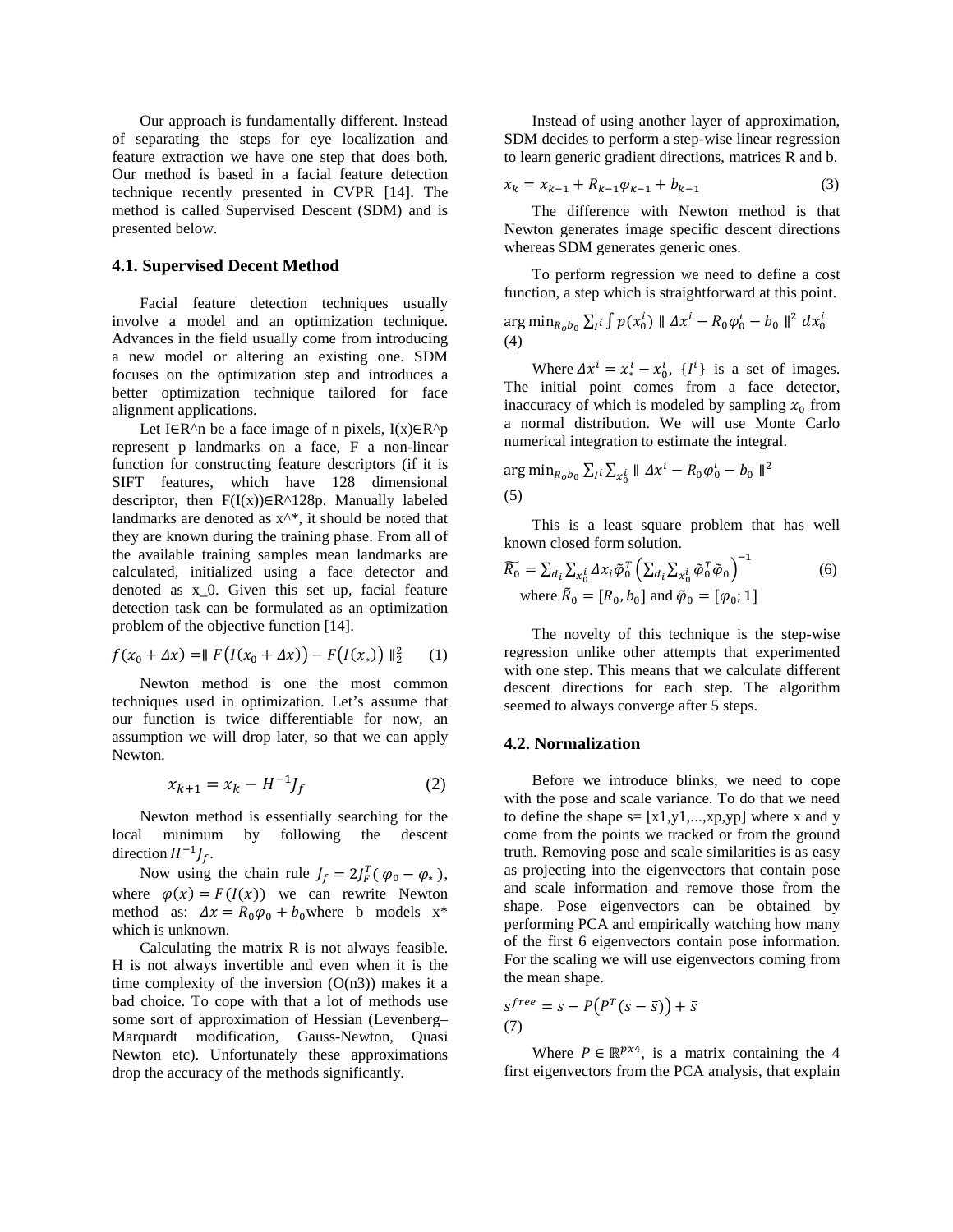pose variation in the dataset. A similar formula removes scale variations as well.



**Figure 1. Supervised Decent Method Facial Feature Tracking Applied to Deceptive Interview Videos**

### **5. Blink detection**

Having accurately calculated and normalized the points around the eyes we can extract information about both blink count and duration. Starting with blink count we can measure the root mean distance from the upper eye points to the lower ones.

$$
distance(i) = \sqrt{\frac{1}{4}(x_i^d - x_i^u)^T (x_i^d - x_i^u)}
$$
(8)

where  $x_i^d$ ,  $x_i^u \in \mathbb{R}^4$  are vectors representing the downer {d} and upper {u} points in time i.

#### **5.1. Validating Threshold**

To examine the optimal threshold for identifying a blink we created a corpus of 3,000 blinks and nonblink examples from 30 random subjects. Our cost function is to optimize the minimum classification error.

#### **5.2. Accuracy**

Next the corpus was split into a training and independent test set. The thresholds were validated and trained on the training set and applied to the test set. The final overall accuracy of the blink detector was 93%.



**Figure 2. Blink Detector Applied to Deceptive Interview Corpus**

### **6. Deceptive Interview Experiment**

After validating the accuracy of the blink detector, it was applied to the deceptive interview corpus to measure blinks. The corpus contains 201 multicultural interviews where interviewees completed a 24 questions interview (12 short and 12 long response questions). For a more thorough discussion of the experimental method see [15], [16].

During the interview, participants were randomly assigned to lie or tell the truth to the questions asked of them by professional interviewers. The interviewers rated how honest they found the interviewees. The participants received financial compensation based on how credible they were found to be.

The questions asked of the subject, detailed in [Table 1,](#page-4-0) varied on how cognitively demanding they were to respond to. The questions varied on cognitive judgment and verifiability, discussed next.

#### **6.1. Sample**

Of the 201 videos, 25 resulted in tracking errors during the automated blink analysis and were omitted from analysis. The final analyzed dataset contained 176 deceptive interviews of which 54.5% were male and the average age was  $30 (SD = 14)$ .

### **6.2. Question Types**

#### **6.2.1. Question Cognitive Judgment**

Cognitive judgment is classified as factual, divergent, or evaluative. Factual questions are designed to elicit simple, straightforward answers at the lowest level of cognitive judgment. Answers to these questions may be based on known facts or history and require simple recall or logic. Divergent questions require a higher level of cognitive judgment, as they may require prediction, conjecture, or inference, based on facts. Answers to these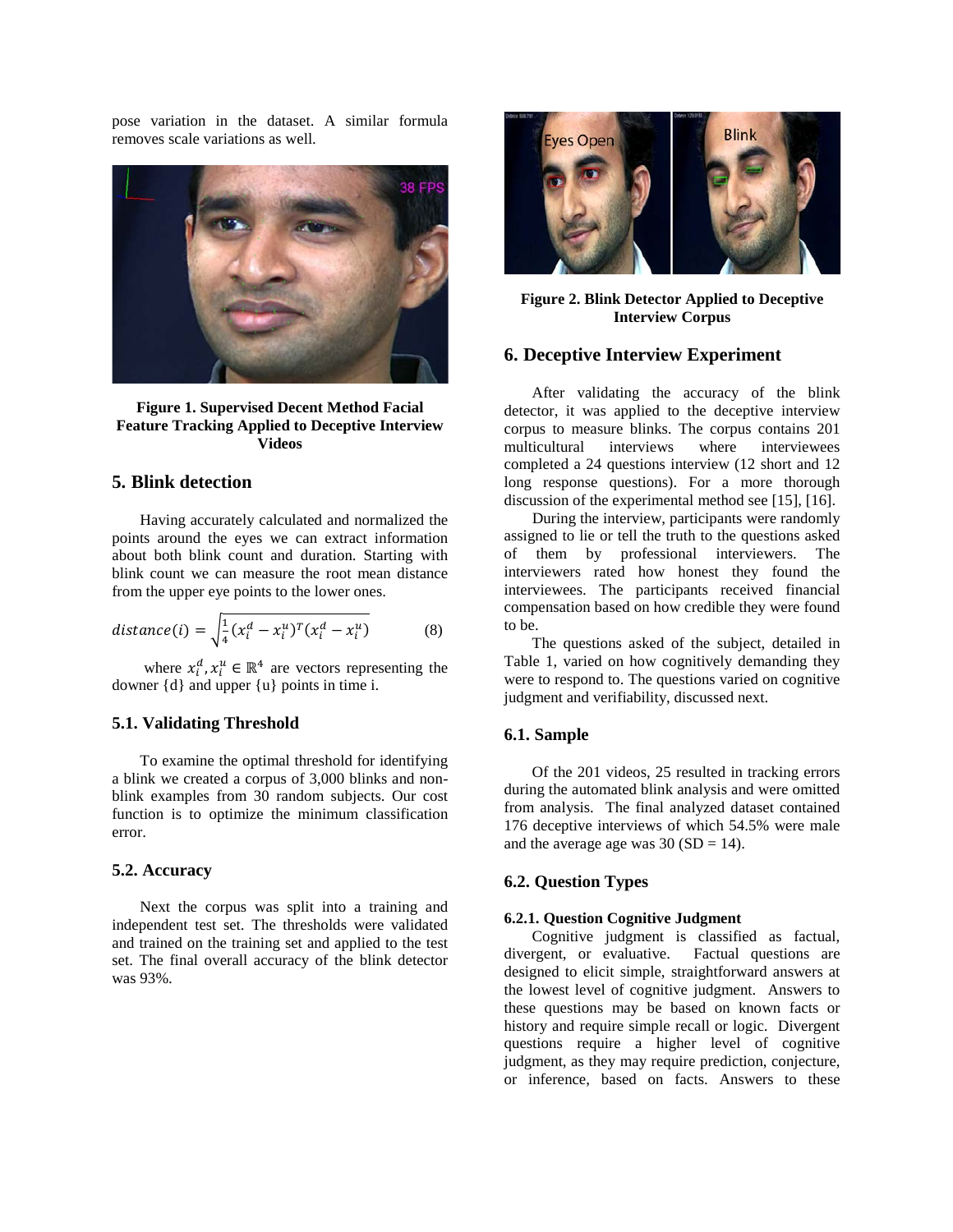questions may vary significantly, as they often require creative thought. Evaluative questions require the highest level of cognitive judgment and may require synthesis, evaluation, and sophisticated conclusions. A truthful response would be quickly produced to factual questions but require more time to respond to evaluative and divergent questions. Two of the questions (Question 3 and Question 10) were specifically what would be labeled as control or comparison questions in polygraph examinations. They were intended to elicit arousal due to being conflicted about admitting to immoral or unethical conduct. As they were expected to create more ambivalence for truthful than deceptive respondents, they were expected to require more time and create more cognitive difficulty for truthful than deceptive responses.

#### **6.2.2. Verifiability**

Question verifiability is classified as verifiable, not verifiable. Questions that are verifiable may be verified as true or false by the interviewer, while questions that are not verifiable may not be. A truthful interviewee would not take into account the verifiability of the question. The more verifiable the answer, the more careful the deceiver should be in crafting a convincing answer.

<span id="page-4-0"></span>

| <b>Ouestions</b>                                               | Cognitive                    | <b>Verifiable</b> |  |
|----------------------------------------------------------------|------------------------------|-------------------|--|
|                                                                | <b>Judgment</b>              |                   |  |
| 1. What is the worst job you ever                              | Evaluative<br>N <sub>0</sub> |                   |  |
| had and why did you dislike it?                                |                              |                   |  |
| 2. What would you do if your boss<br>Divergent                 |                              | N <sub>0</sub>    |  |
| gave you credit for someone else's                             |                              |                   |  |
| work?                                                          |                              |                   |  |
| 3. Tell me about a time when you                               | Factual<br>N <sub>0</sub>    |                   |  |
| thought of stealing something                                  |                              |                   |  |
| valuable from someone.                                         |                              |                   |  |
| Factual<br>Yes<br>4. Please tell me everything you did         |                              |                   |  |
| today from leaving your home to                                |                              |                   |  |
| arriving for this interview.                                   |                              |                   |  |
| 5. What do you consider to be your                             | Evaluative                   | No                |  |
| greatest strengths?                                            |                              |                   |  |
| 6. What else are you going to do                               | Factual                      | Yes               |  |
| today? Who will you see and where                              |                              |                   |  |
| will you go?                                                   |                              |                   |  |
| 7. Think about people that really                              | Evaluative                   | N <sub>0</sub>    |  |
| irritate you. Why do they bother or                            |                              |                   |  |
| annoy you?                                                     |                              |                   |  |
| Yes<br>8. What do you plan to do during<br>Factual             |                              |                   |  |
| your next break or vacation?                                   |                              |                   |  |
| 9. Remember the room where you                                 | Factual                      | Yes               |  |
| arrived for the experiment. Tell me                            |                              |                   |  |
| everything about that room and what                            |                              |                   |  |
| happened while you were there.                                 |                              |                   |  |
| 10. Tell me about a time when you<br>Factual<br>N <sub>0</sub> |                              |                   |  |
| told a serious lie to get out of                               |                              |                   |  |
| trouble.                                                       |                              |                   |  |
| 11. If you found a wallet containing                           | Divergent                    | N <sub>0</sub>    |  |
| \$1,000 and no identification in it,                           |                              |                   |  |

**Table 1. Question and Types**

| what would you do with it and why?                                               |            |    |
|----------------------------------------------------------------------------------|------------|----|
| 12. What is the worst restaurant you<br>ever went to? Why did you dislike<br>it? | Evaluative | No |

### **6.3. Self-Report Measures**

Prior to the interview, participants completed a pre-survey to collect demographics (i.e., age and gender) and behavior moderator measurements including social skills and motivation.

### **6.3.1. Social Skills**

Participant social skills and deception skills. Participants can vary substantially in their ability to communicate effectively and lie successfully. To assess the extent of variability in the sample and to incorporate, if necessary, a covariate of social skills, participants were asked to complete an abbreviated version of Riggio's [17] Social Skills Inventory. The full SSI consists of 120 items that measure six dimensions. Three are related to verbal skills. Social expressivity taps into a person's ability to express oneself effectively in a variety of social contexts, social control taps into one's ability to manage and adapt one's verbal communication, and social sensitivity taps into one's ability to interpret others' verbal communication. The other three dimensions concern nonverbal skill. Emotional expressivity reflects one's ability to make one's emotional expressions understood, emotional control reflects the ability to mask one's true feelings, and emotional sensitivity reflects one's ability to read others' emotional states. The dimension of interest in this study was social expressivity.

#### **6.3.2. Motivation**

If participants are unmotivated during an interaction, their deceptive and truthful performances will not be representative of what occurs outside the laboratory. A motivation measurement was included asking participants how important it was for them to appear credible.

#### **6.4. Blink Processing**

Each of the videos were processed using the previously describe blink detection algorithm. This resulted in a binary blink or no blink indicator for every frame of video. The videos were 30 frames per second. To facilitate analysis, the frame level data were windowed into five second intervals and blink count, the primary dependent measurement, was aggregated within each window. If an interview was 15 minutes long, this would result in 180 time points.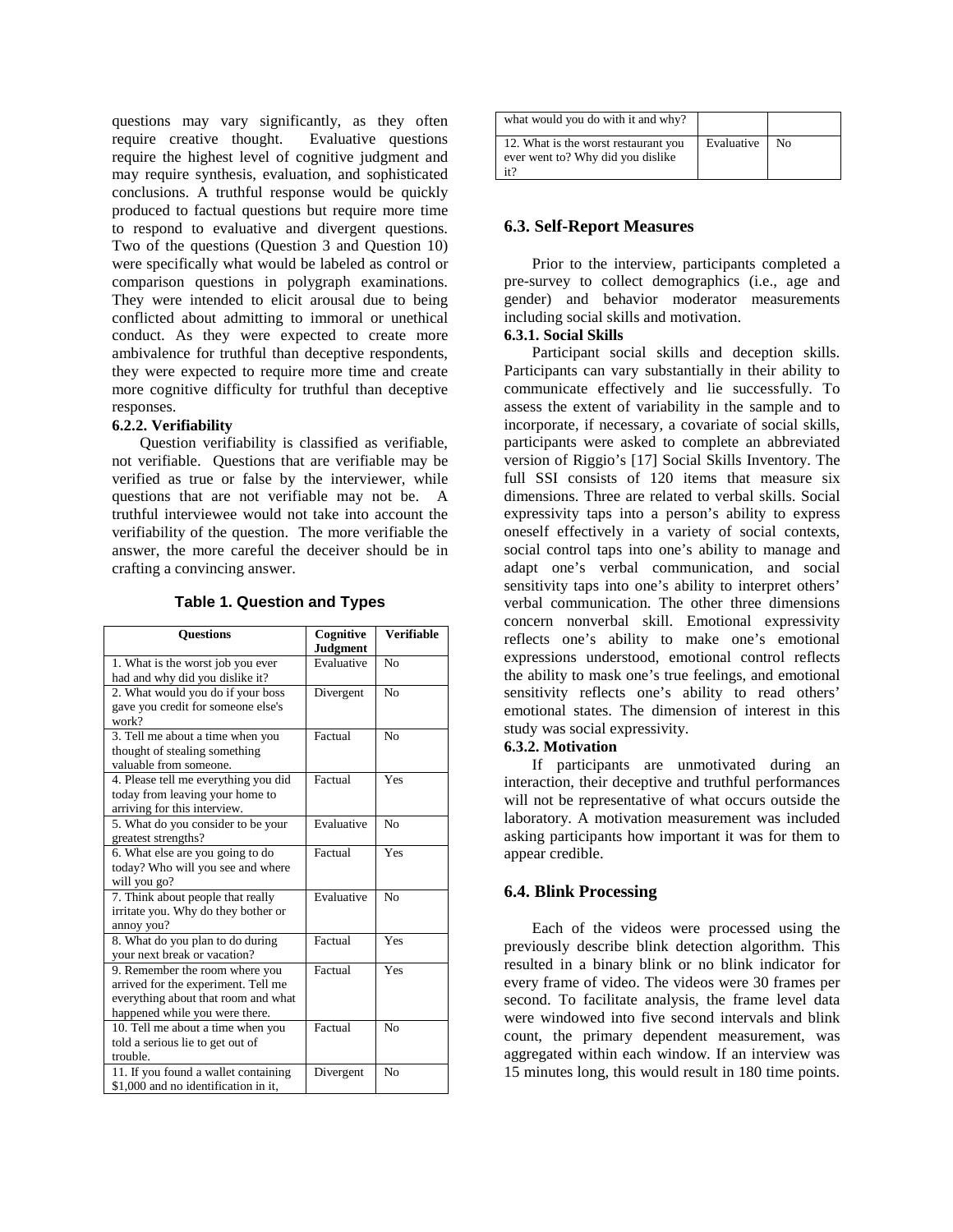The blink counts were then converted to blinks per minute to aid interpretability.

### **7. Results**

#### **7.1. Blinks and Deception**

To assess the relationship between blinks per minute and time, a multilevel growth model was specified with blinks per minute as the response variable (N= 32,613) regressed on a dummy coded variable indicating if the participant was lying. To reflect the repeated-measures experimental design over time, the Intercept of blinks per minute were modeled to vary within Subject (N=176) as random effects.

To test if including the lying variable improved the fit of the model to the data, it was compared against the unconditional means model, which omits any fixed effects using deviance-based hypothesis tests. The difference in deviance statistics was  $\gamma$ 2(1)  $=7.55$  and significant at the p <.01 level. This allows us to reject the null hypothesis that deception does not affect blinks per minute.

When lying, participants increased their blink rate to M=32.5 blinks per minute (SD=27.73) from M=31.81 (SD=26.74). Liars blinked more possibly to allocate more cognitive resources to facilitate the increased demands when responding.

While this result provides some insight into the eye behavior patterns of liars, it still would not provide enough discrimination to reliably use blinks to predict deception. Next, we specified a model containing all of the variables predicted to affect blinks per minute in addition to deception.

#### **7.2. Blinks, Question Type, and Behavior Moderators**

A multilevel growth model was specified with blinks per minute as the response variable (N=32,041) regressed on time (in minutes), dummy coded lie variable, Question Cognitive Judgment (coded to contrast Factual as the baseline, the lowest cognitive demand question type), Age (mean centered), Social Expressivity (standardized), Male dummy code, Question Verifiable dummy code, and the participant's reported motivation (standardized). Two interactions were included in the model, Lie x Cognitive Judgment and Lie x Question Verifiability. The Intercept of blinks per minute were again modeled to vary within Subject (N=173) as random effects. Three subjects were omitted because they had incomplete cases.

The complete model is listed below in [Table 2.](#page-5-0) Examining the model estimates we find that the average blinks per minute for someone of an average age answering honesty to a factual question was 31. However, when lying they increased they blinks per minute by 1.67.

All participants increased their blinks per minute over time by .20 a minute. This may reflect their acclimation to the interview where they may have been inhibiting their blinks early on to focus instructions or interviewer behavior cues.

For every year over the average interviewee age, blinks per minute increase by .27 and every standard deviation increase in Social Expressivity resulted in a reduced blinks per minute of 2.20.

Question verifiability had no significant effect on blinks per minute and motivation and gender had a suggestive, but non-significant effect.

Finally, when contrasting the high question type blinks per minute x Lie interaction against the factual question type baseline we find that liars reduce their blinks per minute by 2.38. This suggests that lying to factual questions resulted in more blinks than evaluative questions.

#### <span id="page-5-0"></span>**Table 2. Multilevel Growth Model Predicting Blinks per Minute**

|               |                                                | Estimate   |
|---------------|------------------------------------------------|------------|
| Initial       |                                                |            |
| <b>Status</b> | Intercept                                      | 31.03***   |
| Rate of       |                                                |            |
| Change        | Time (Minutes)                                 | $0.20**$   |
|               | Lie                                            | $1.67***$  |
|               | CogJudge                                       |            |
|               | Divergant                                      | $-0.52$    |
|               | CogJudge                                       |            |
|               | Evaluative                                     | $2.58***$  |
|               | Age                                            | $0.27*$    |
|               | Social                                         |            |
|               | Expressivity                                   | $-2.20*$   |
|               | Male                                           | $-3.59-$   |
|               | Verifiability                                  | 0.56       |
|               | Motivation                                     | $-1.71-$   |
|               | Lie:CogJudge                                   |            |
|               | Divergent                                      | $-0.70$    |
|               | Lie*CogJudge                                   |            |
|               | Evaluative                                     | $-2.38***$ |
| Deviation)    | Random Effects - Variance Components (Standard |            |
| $Level-1$ :   | Within-Subject                                 | 23.48      |
| Level- $2$ :  | In initial status                              | 12.79      |
|               | Deviance                                       | 293,862    |
|               | AIC                                            | 293,889    |
|               | ВIС                                            | 294.007    |